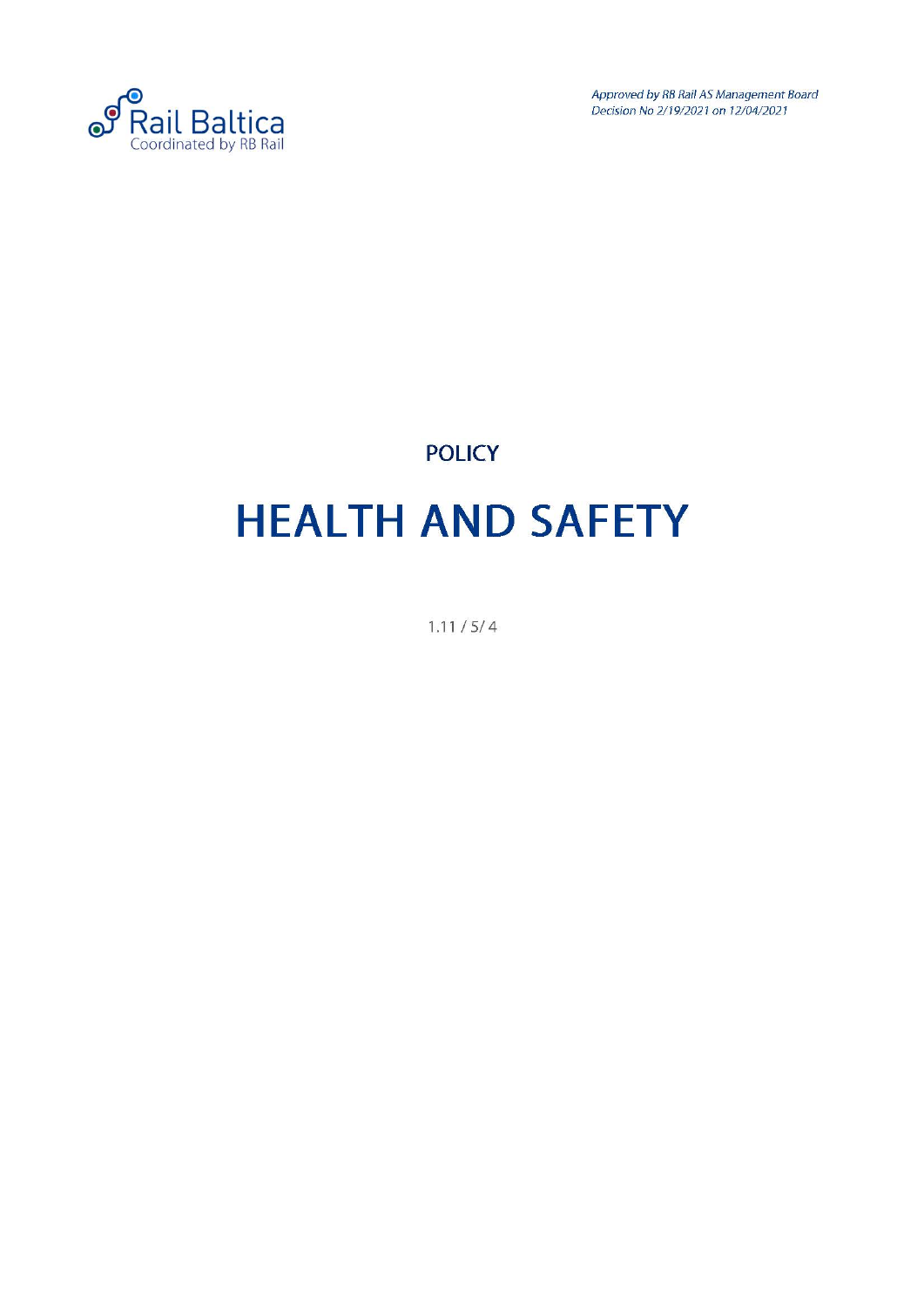

### **Document Development and Approval:**

| Owner |  |
|-------|--|
|       |  |

Health and Safety Manager

| Approved by                   | <b>Meeting No.</b> | Decision No. | Date        |
|-------------------------------|--------------------|--------------|-------------|
| Internal Governance Committee | 9                  | IGDC/9/2     | 24.03.2021. |
| Management Board              | 19                 | 2/19/2021    | 12.04.2021. |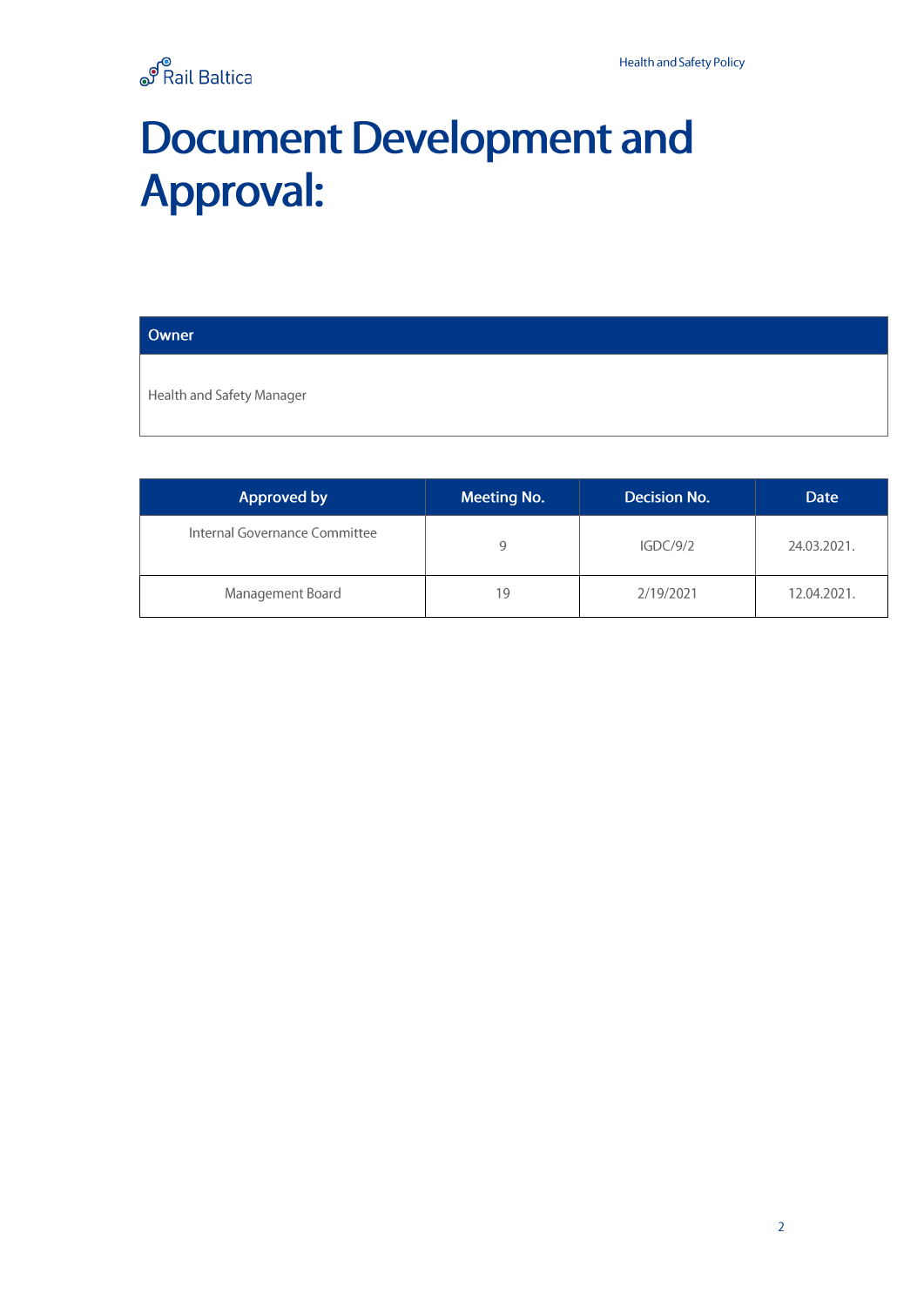

## **Document History**

This document has been issued and amended as follows:

| <b>Revision</b> | <b>Issue Date</b> | Approved by      |
|-----------------|-------------------|------------------|
| V01             | 12.04.2021        | Management Board |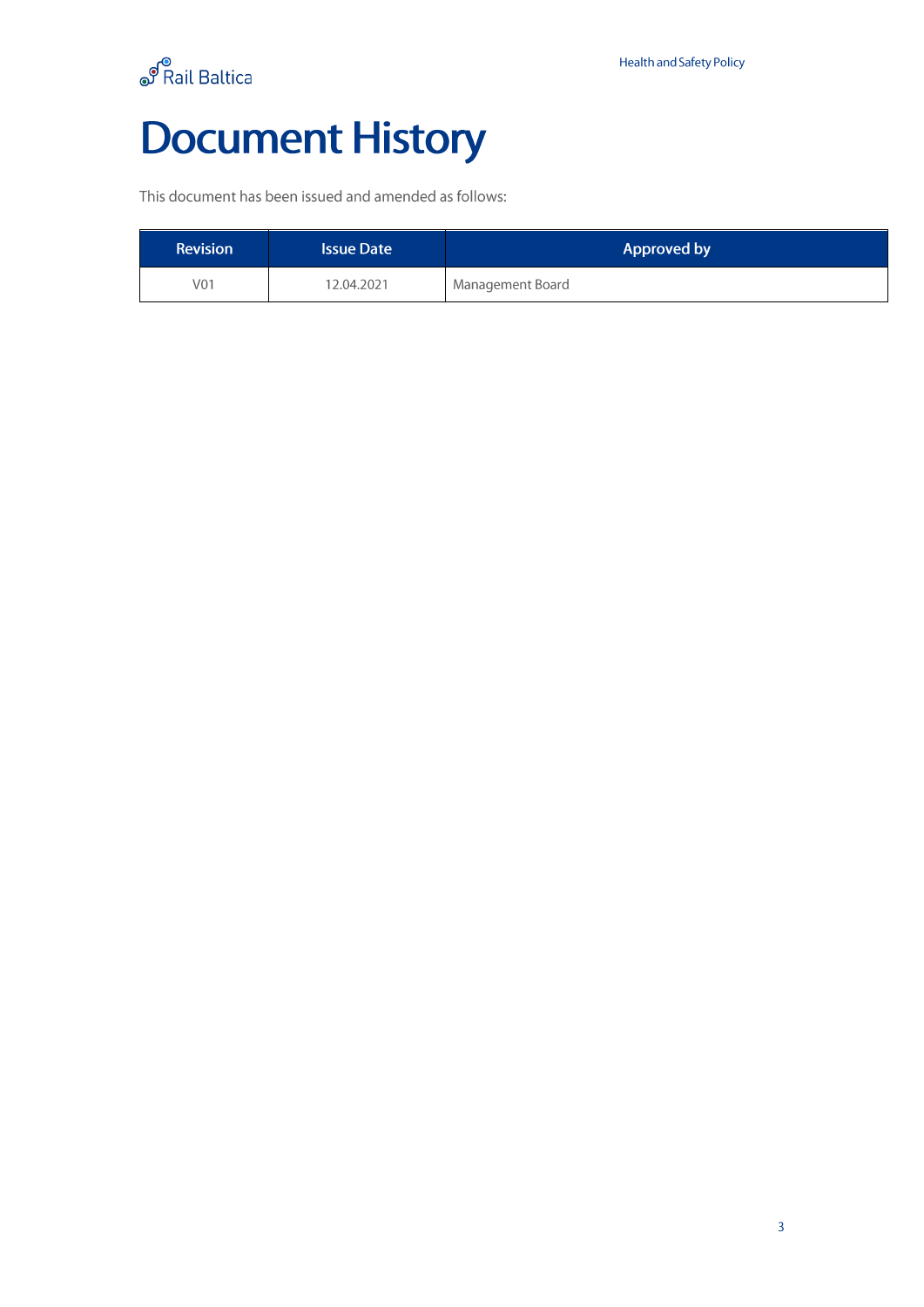

## **Contents**

| $1 \quad \blacksquare$   |  |
|--------------------------|--|
| 1.1                      |  |
| 1.2                      |  |
| $\overline{2}$           |  |
| 3                        |  |
| $\overline{4}$           |  |
| $\overline{\phantom{a}}$ |  |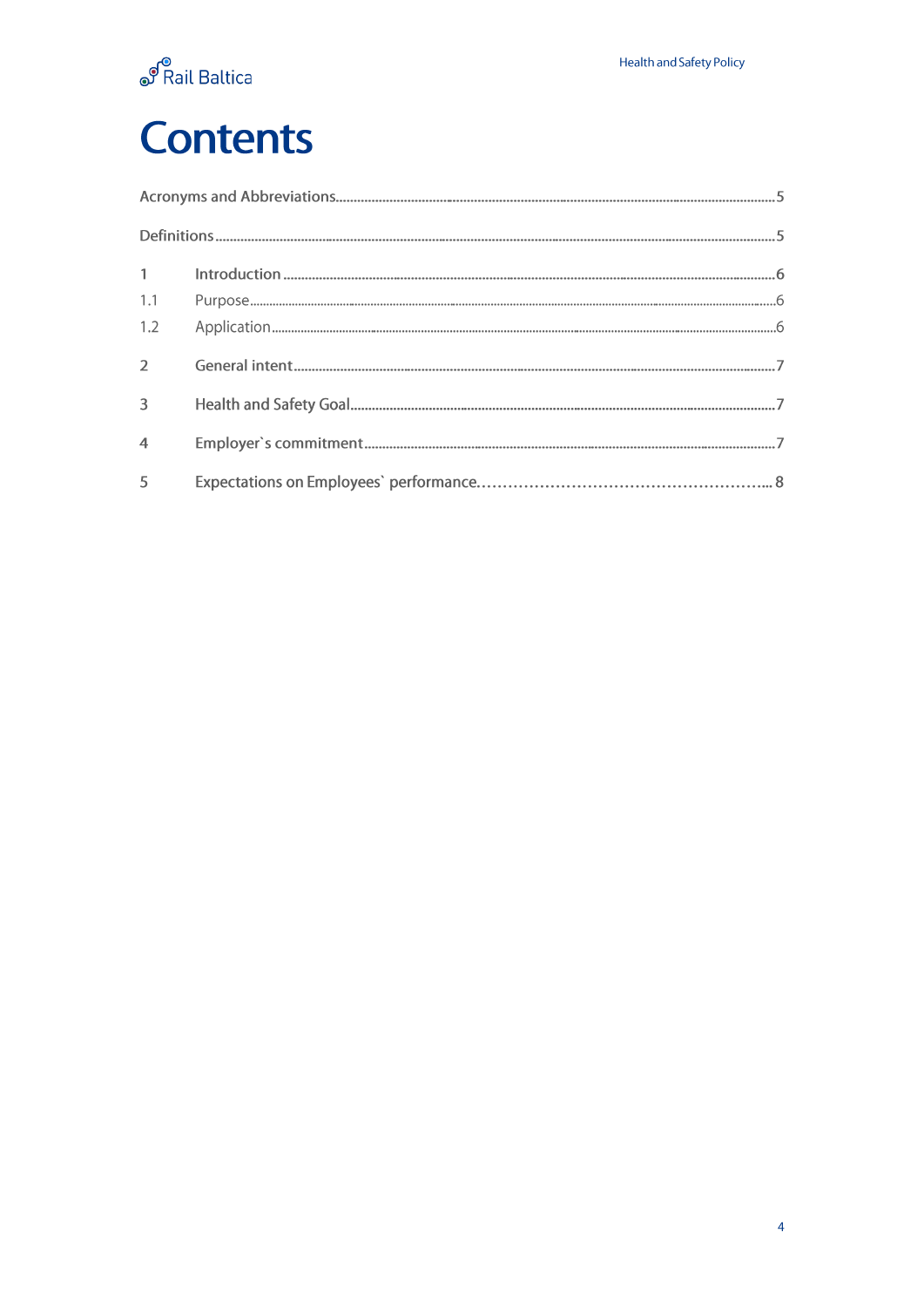

### <span id="page-4-0"></span>**Acronyms and Abbreviations**

The following acronyms and abbreviations are used throughout this document:

| Abbreviation | <b>Definition</b>            |
|--------------|------------------------------|
| H&S          | Health and Safety            |
| <b>MB</b>    | Management Board of RB Rail  |
| <b>RBGP</b>  | Rail Baltica Global Project  |
| <b>RBR</b>   | RB Rail and branches thereof |

### <span id="page-4-1"></span>**Definitions**

The following terms are used throughout this document:

| <b>Term</b>                            | <b>Definition</b>                                                                                                                                                                                                                                                                  |
|----------------------------------------|------------------------------------------------------------------------------------------------------------------------------------------------------------------------------------------------------------------------------------------------------------------------------------|
| <b>Beneficiaries</b>                   | Ministry of Transport and Communications of the Republic of Lithuania, Ministry of Transport<br>of the Republic of Latvia, Ministry of Economic Affairs and Communications of the Republic of<br>Estonia responsible for the RBGP implementation. RB Rail is also the Beneficiary. |
| Document(s)                            | In the context of the Policy, an internal governance document in the form of requlations, plan,<br>procedure, guidelines and any other documents related to the H&S. In plural, the term relates<br>to all internal governance documents approved and in force related to the H&S. |
| Employee(s)                            | Employee(s) of RBR.                                                                                                                                                                                                                                                                |
| National Implementing<br><b>Bodies</b> | Rail Baltic Estonia OU in Estonia, Eiropas Dzelzcela līnijas SIA in Latvia, UAB LTG Infra in<br>Lithuania                                                                                                                                                                          |
| Policy                                 | This Health and Safety Policy                                                                                                                                                                                                                                                      |
| <b>RB Rail</b>                         | RB Rail AS, reg. No 40103845025 a joint stock company registered at the Enterprise Register of<br>the Republic of Latvia                                                                                                                                                           |
| <b>Risk Assessment</b>                 | Identification of hazards that have the potential to cause harm and potential consequences in<br>case if hazard manifests and determination of appropriate ways to eliminate the hazard or<br>control the risk when the hazard cannot be eliminated.                               |
| Third parties                          | Beneficiaries, National Implementing bodies, contractors, sub-contractors, general public and<br>other relevant stakeholders.                                                                                                                                                      |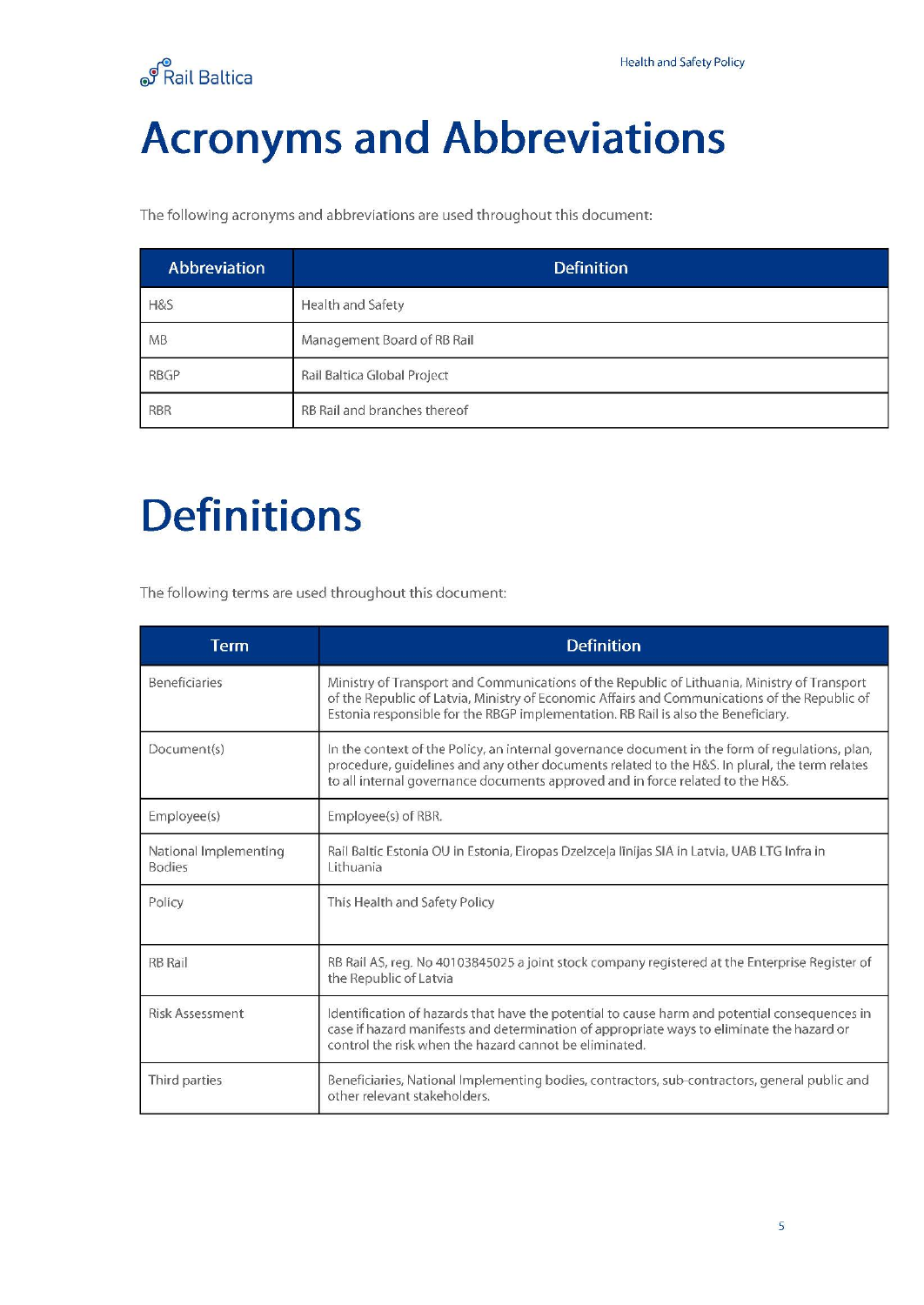## <span id="page-5-0"></span>**1 Introduction**

#### <span id="page-5-1"></span>**1.1 Purpose**

Policy states the intent of RBR towards H&S. It gives insight into RBR high level goals and strategy on H&S to Employees and Third parties.

#### <span id="page-5-2"></span>**1.2 Application**

Policy is applicable to Employees directly and must be adhered at all times. Policy is also applicable to Third parties to the extent of their acceptance and condition of reasonably practical. Policy will be available on RBGP official website.

Policy application and implementation will be supported by related Documents.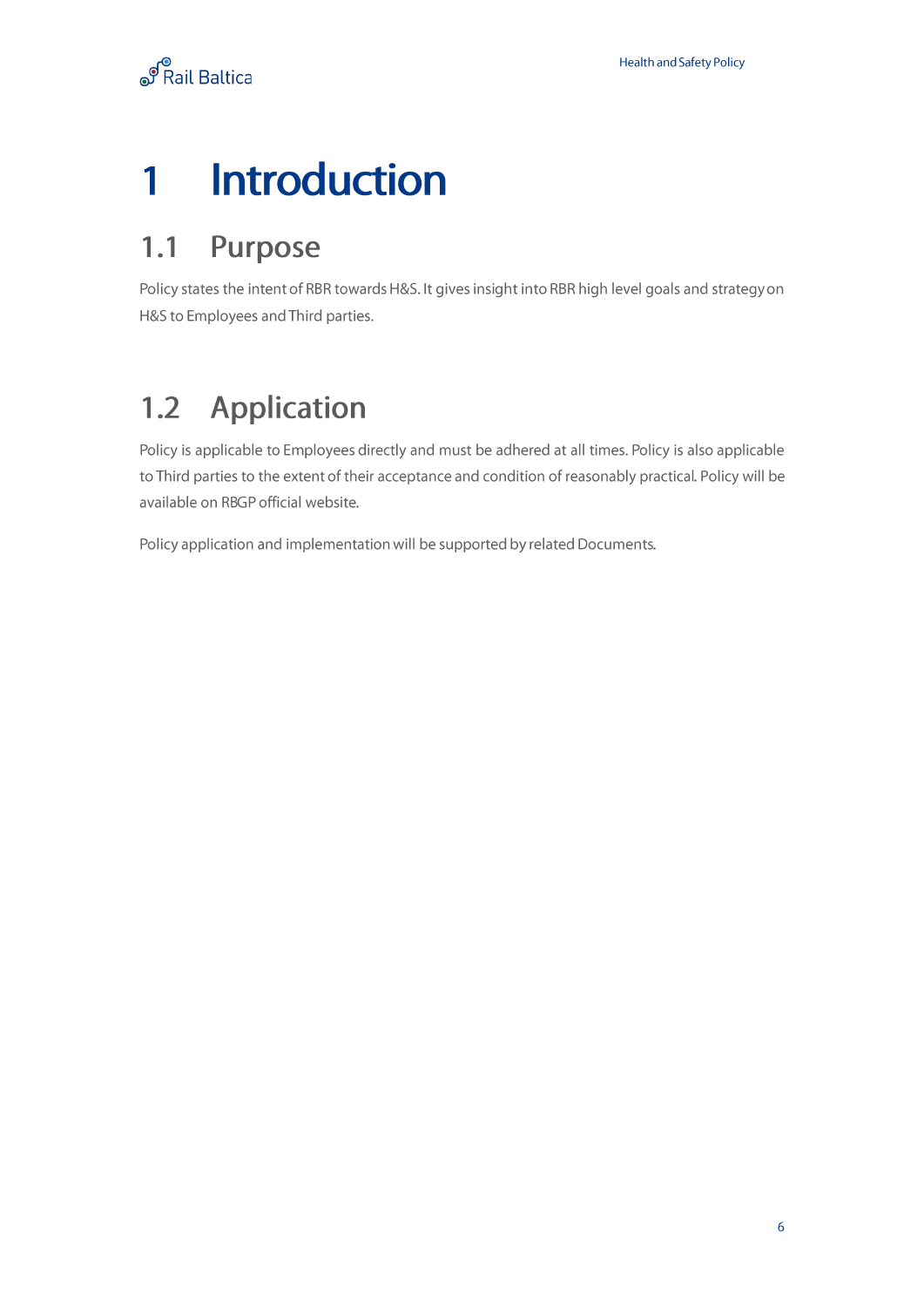**ூ**<br>Rail Baltica

# **2 General intent**

1. RBR is determined to take all reasonably practicable measures to protect H&S and foster wellbeing of all Employees in the performance of their work as well as safety of Third parties and others who might encounter RBGP to their level of acceptance. RBR is committed to maintaining a safe and healthy workplace for every Employee.

2. RBR regards compliance with local H&S laws and other legal requirements as a minimum performance standard. We are committed to work in accordance to international industry standards and good practice to achieve our safety goals. At RBR we strive to continuously improve our safety culture by improving safety management systems, Documents and enhancing positive attitude towards health and safety.

## **3 Health and Safety Goal**

3. At RBR we are committed to achieve a **zero accident and incident workplace.** H&S is an integral part of our business activity and high standards of management of H&S must be treated with the same sense as other managerial objectives. RBR ensures that adequate resources are in place to make the Policy's objectives achievable.

# **4 Employer's commitment**

4. RBR ensures that all reasonably practicable measures are taken to prevent personal injury and ill health by:

- 4.1. each Employee showing personal example by performing safely and in accordance to all applicable safety rules and safety common sense at all times so to encourage other Employees as well as Third parties to perform in the same manner;
- 4.2. providing and maintaining safe and healthy working conditions;
- 4.3. undertaking and recording the Risk Assessments of relevant activities and implementing actions to reduce those risks to a level as low as it is reasonably practicable;
- 4.4. providing trainings and instructions so that Employees, at all levels, know how to perform their work safely;
- 4.5. providing all necessary protective safety equipment and instructions on its use;